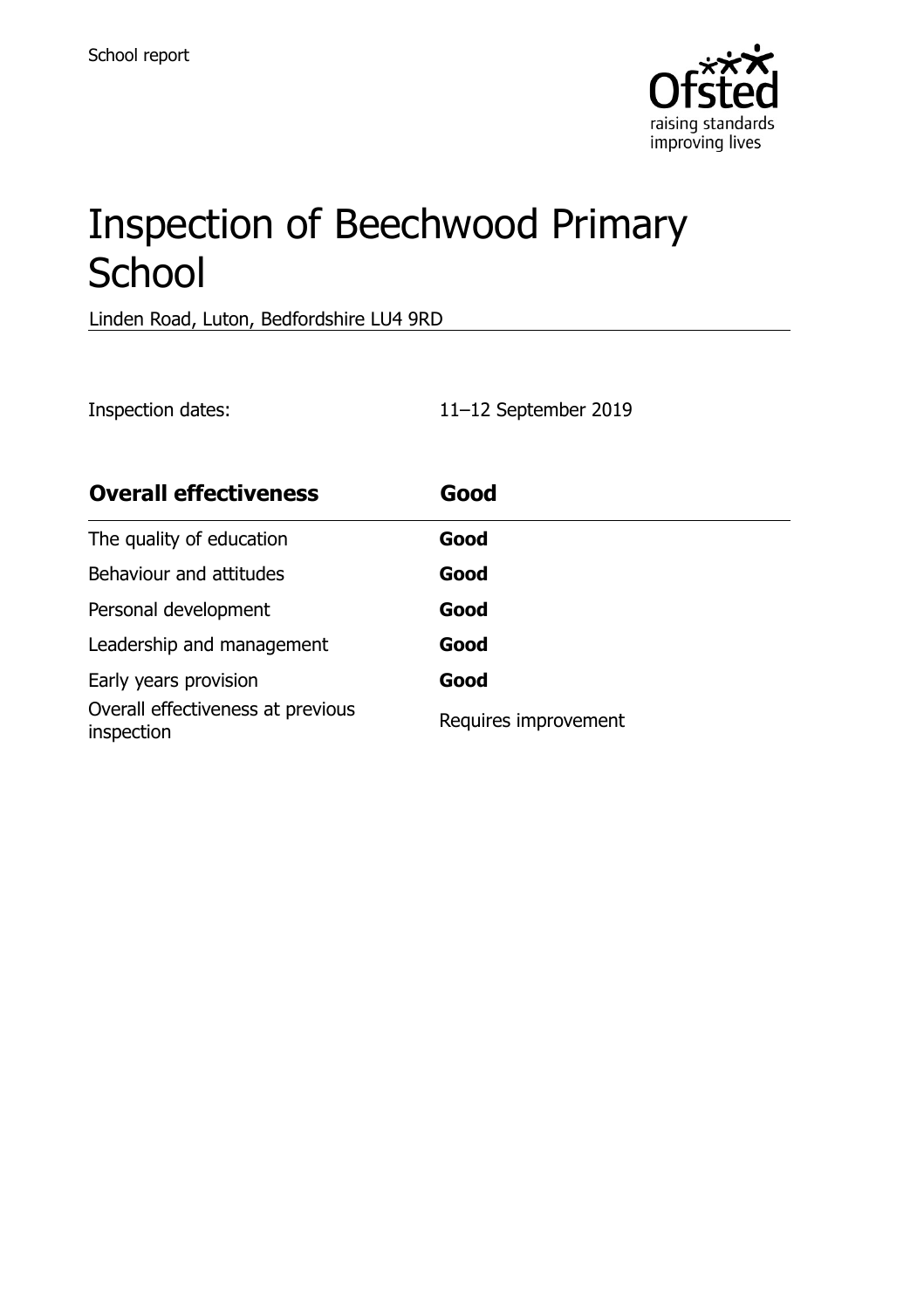

# **What is it like to attend this school?**

Pupils are proud to be part of Beechwood Primary School. The school is a welcoming community, where people's differences are accepted and respected. Pupils are polite and friendly to staff and visitors. When working or playing, pupils cooperate sensibly and take care of each other. Pupils have positive attitudes towards their learning and try hard.

Leaders have high expectations for all pupils to be the best they can be. Staff know pupils well and ensure that they are well cared for. Relationships between staff, pupils, and parents and carers are strong. School events are well attended. Parents come into school to hear about leaders' actions to improve the school, and to work and learn alongside their children. Parents are very positive about these occasions, which they say help them to support their children's learning.

Pupils benefit from the broad range of extra-curricular clubs, particularly related to sports and the arts. Many pupils take part. Pupils aspire to achieve their best through understanding and keeping the school's values, such as ambition and perseverance. They speak positively about not giving up when they find something challenging and say that their talents are recognised and celebrated.

Pupils feel happy and safe in school. They know that if they have concerns, there are adults they can talk to and trust to take appropriate actions. Bullying is rare, and when it does happen, staff deal with it effectively.

#### **What does the school do well and what does it need to do better?**

The curriculum has clearly defined aims and is ambitious. Many pupils speak English as an additional language and the curriculum focuses successfully on extending pupils' vocabulary across all subjects. The well-designed curriculum provides most pupils with the knowledge and skills to achieve well in English, mathematics and physical education (PE). Leaders have identified what pupils need to learn so that they build on previous learning. However, in other subjects, such as geography and design and technology, teachers do not clearly identify what pupils need to know to understand new ideas. Equally, in some subjects, leaders have not thought carefully enough about how learning is organised. Leaders do not know enough about how well their subjects are taught in the early years.

Since the previous inspection, leaders have successfully raised standards in pupils' reading, writing and mathematics. Staff have a strong grasp of pupils' individual needs, particularly those who are most vulnerable. Disadvantaged pupils and those with special educational needs and/or disabilities (SEND) achieve well because staff identify any barriers to learning quickly and put the right support in place. The most vulnerable pupils are involved in all aspects of school life, including after-school clubs.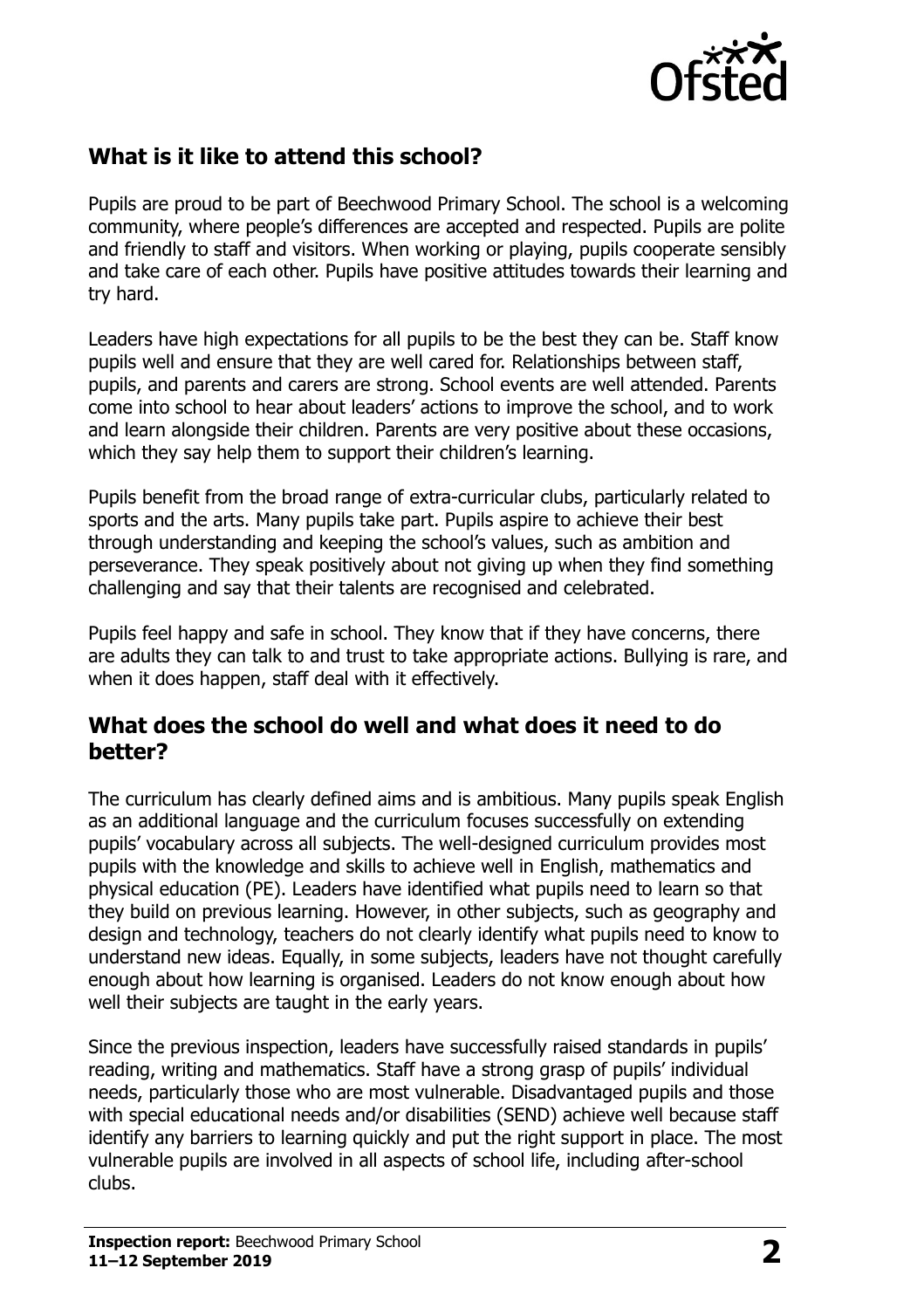

The development of early reading skills is a priority in this school. Leaders have a well-developed understanding of how to teach pupils to read. Phonics lessons are structured well, and most pupils successfully apply letter sounds to their reading and writing. Pupils read widely, and most enjoy reading. Reading books are well matched to pupils' abilities, which helps develop their reading skills effectively, including understanding the texts. Pupils who are struggling to read get the right support from their teachers and well-trained teaching assistants. They catch up quickly.

Pupils behave well in lessons, at breaktimes and when moving around the school. Learning is rarely interrupted. Pupils like to help each other, especially when someone is new to the school. Staff provide appropriate support for the few pupils who find it difficult to behave well. As a result, their behaviour improves. Since the previous inspection, pupils' attendance has improved, and most pupils attend regularly.

Pupils are well prepared for life in modern Britain. Staff encourage pupils to be welcoming and respectful to everyone. Pupils have a good understanding of different backgrounds and cultures. Pupils relish opportunities to contribute to the life of the school, for example as house captains, sports leaders, junior road safety officers and members of the school council.

Leaders know the school well, they are reflective and continually seek to improve the school. The headteacher has built a well-trained and motivated staff team. Staff value the training they receive. Leaders make sure that teaching is consistently good across the school. Staff are pleased with leaders' actions to reduce their workload and improve their work–life balance.

Governors share leaders' vision that every pupil can and will achieve. They hold leaders to account, which helps leaders to focus on the school's priorities. For example, governors challenge leaders about pupils' achievements and make sure that additional funding is spent effectively.

Children get off to a good start in early years. Most children leave the Reception classes well prepared for Year 1. Staff are calm and friendly with the children. The clear routines help children settle quickly. Although only in their first full week at school, children were seen happily learning both indoors and outside. Staff are good at supporting children's learning. Staff develop children's speaking and listening successfully, which particularly helps those who speak English as an additional language.

# **Safeguarding**

The arrangements for safeguarding are effective.

Staff take pupils' safety and well-being seriously. Safeguarding procedures are well understood by staff and applied consistently. All concerns are logged and carefully monitored. Staff undertake regular training to keep up to date with current guidance and any issues within the local community. Appropriate checks are made on all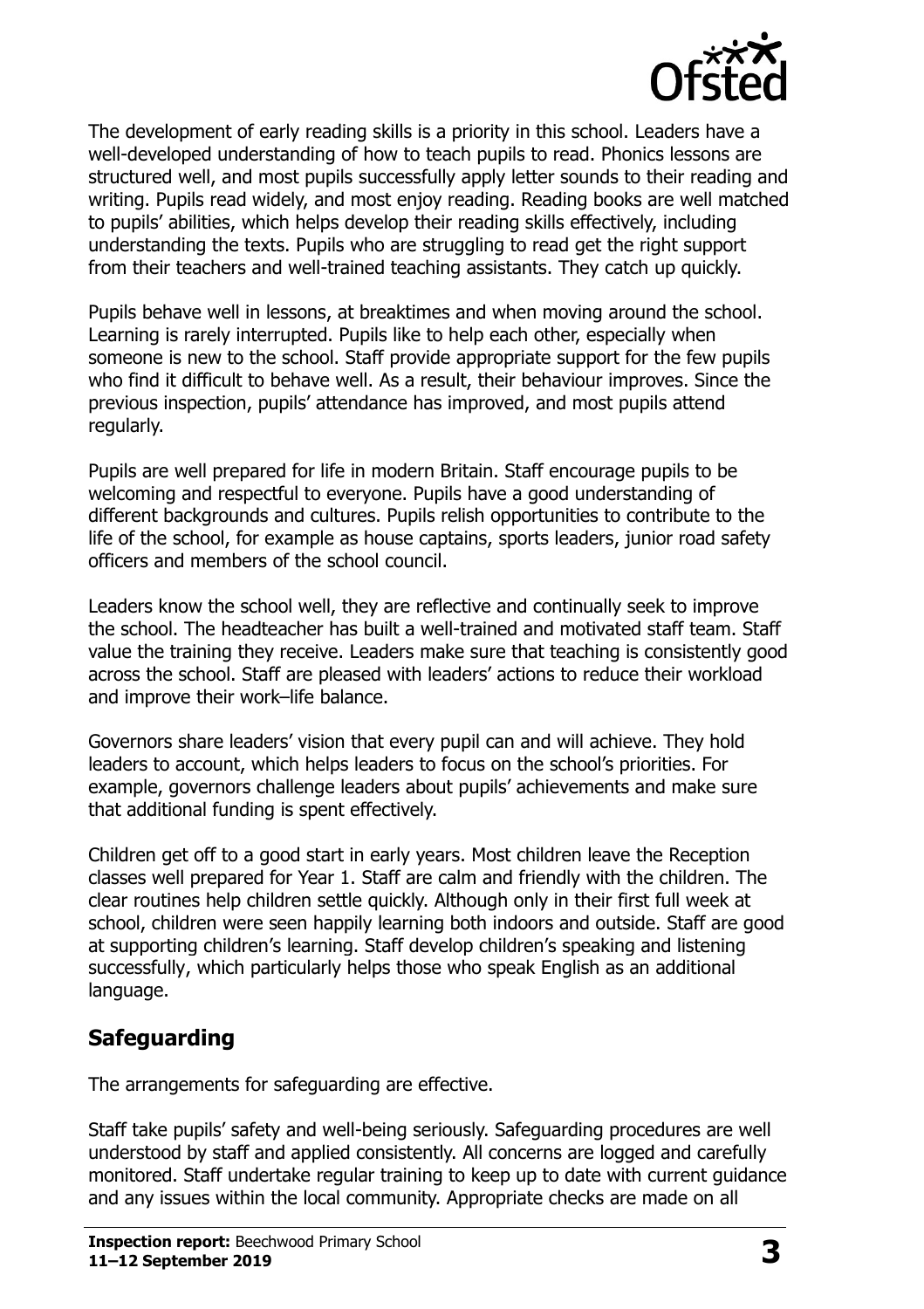

adults who work in the school, including volunteers. Leaders ensure that vulnerable pupils are well supported, especially by the school's family workers, and that external agencies provide timely support to pupils and their families. Pupils feel safe in school and are taught how to keep themselves safe, including when online.

# **What does the school need to do to improve?**

# **(Information for the school and appropriate authority)**

- The school's curriculum is not yet sufficiently well planned and sequenced in some foundation subjects. However, it is clear that leaders are in the process of putting this in place. Leaders are moving forward with clear actions to develop curriculum plans further in subjects other than English and mathematics.
- Curriculum leadership teams work together effectively to develop and improve the curriculum of their subjects across the school. However, not all curriculum leaders know or understand how their subject is taught in early years. This said, curriculum leaders are already working with early years staff to increase their understanding and strengthen curriculum links between early years, key stage 1 and key stage 2.

### **How can I feed back my views?**

You can use [Ofsted Parent View](http://parentview.ofsted.gov.uk/) to give Ofsted your opinion on your child's school, or to find out what other parents and carers think. We use Ofsted Parent View information when deciding which schools to inspect, when to inspect them and as part of their inspection.

The Department for Education has further quidance on how to complain about a school.

If you're not happy with the inspection or the report, you can [complain to Ofsted.](http://www.gov.uk/complain-ofsted-report)

#### **Further information**

You can search for [published performance information](http://www.compare-school-performance.service.gov.uk/) about the school.

In the report, '[disadvantaged pupils](http://www.gov.uk/guidance/pupil-premium-information-for-schools-and-alternative-provision-settings)' refers to those pupils who attract government pupil premium funding: pupils claiming free school meals at any point in the last six years and pupils in care or who left care through adoption or another formal route.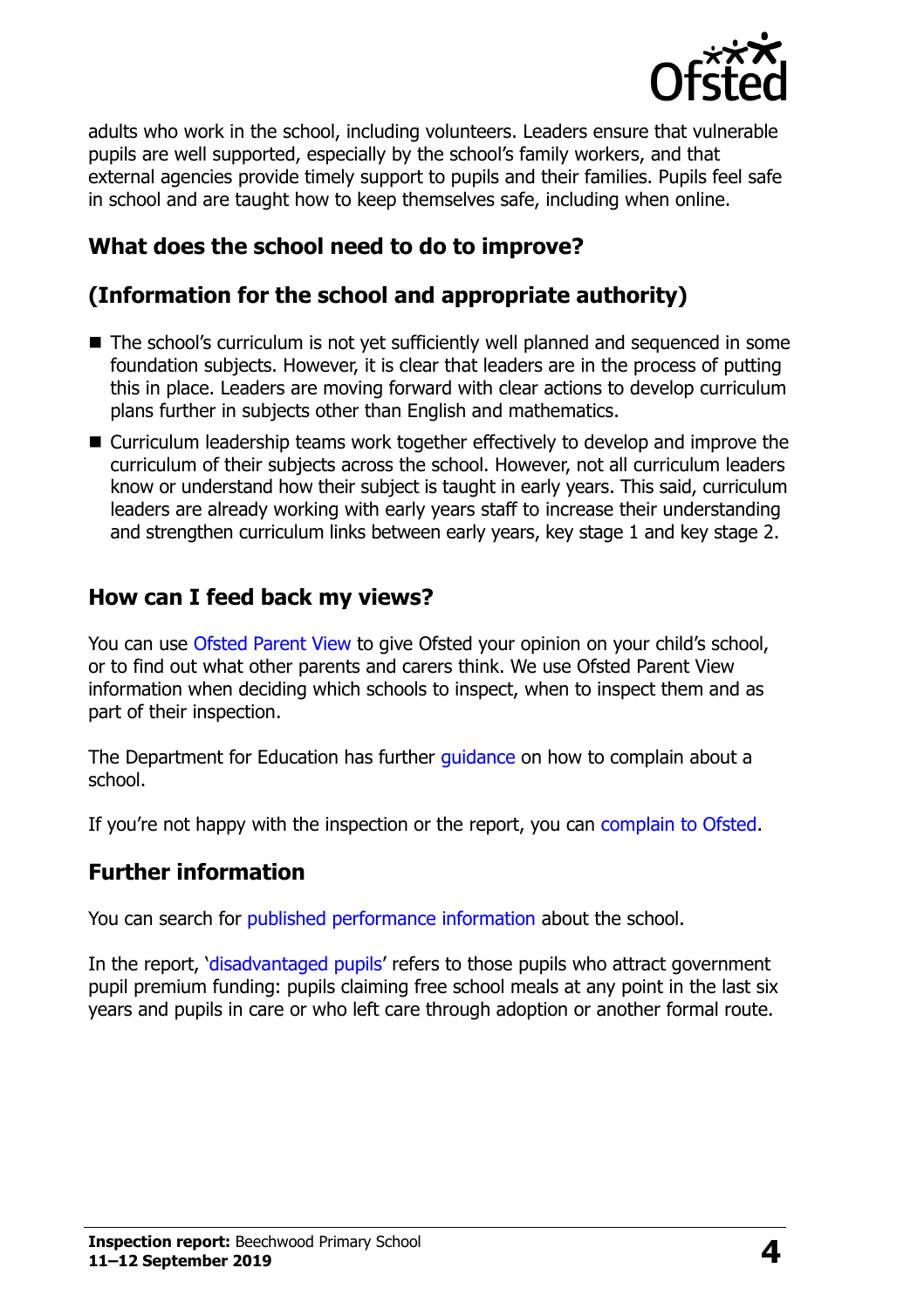

### **School details**

| Unique reference number             | 134701                      |
|-------------------------------------|-----------------------------|
| <b>Local authority</b>              | Luton                       |
| <b>Inspection number</b>            | 10110201                    |
| <b>Type of school</b>               | Primary                     |
| <b>School category</b>              | Maintained                  |
| Age range of pupils                 | 4 to 11                     |
| <b>Gender of pupils</b>             | Mixed                       |
| Number of pupils on the school roll | 787                         |
| <b>Appropriate authority</b>        | The governing body          |
| <b>Chair of governing body</b>      | Anita Davis                 |
| <b>Headteacher</b>                  | <b>Mark Sherwin-Peddie</b>  |
| Website                             | www.beechwoodprimary.org.uk |
| Date of previous inspection         | 16-17 May 2017              |

# **Information about this school**

- The school is larger than the average-sized primary school.
- A monitoring inspection took place in September 2018 because the school had received two successive judgements of requires improvement at its previous section 5 inspections. The monitoring inspection judged that senior leaders and governors were taking effective action to tackle the areas requiring improvement identified at the school's most recent section 5 inspection in May 2017.

# **Information about this inspection**

We carried out this inspection under section 5 of the Education Act 2005.

- As part of this inspection, inspectors held meetings with the headteacher, the acting deputy headteacher and the assistant headteachers, one of whom is also the designated safeguarding leader. Inspectors also met with the English, mathematics, PE and geography leaders; the SENCo; the early years leader; the human resources administrator and a group of newly qualified and trainee teachers to discuss the impact of the support they receive from leaders.
- The lead inspector met with the chair of the governing body, the vice-chair and two other governors. Additionally, the lead inspector met with a local authority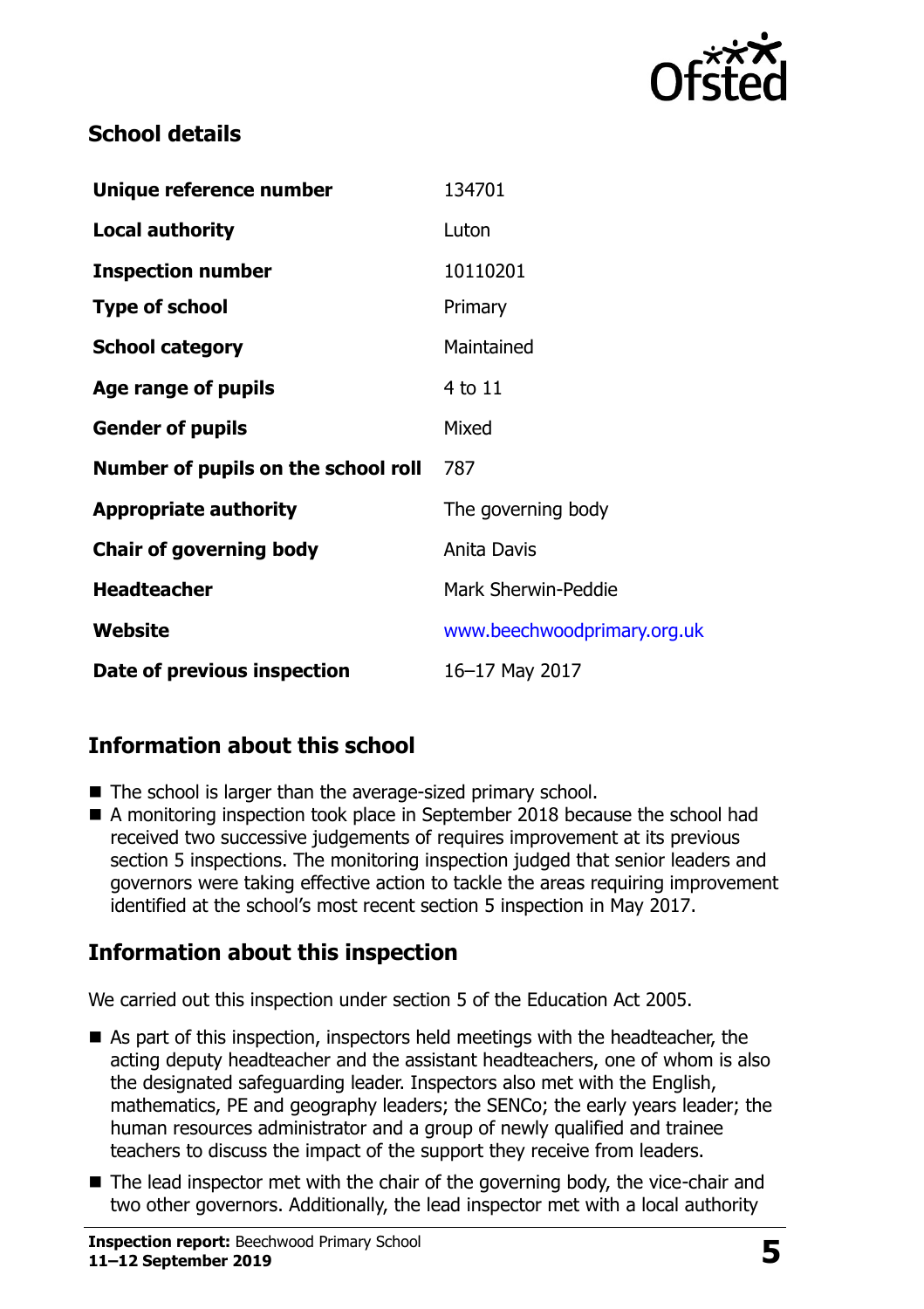

adviser to discuss their work with the school.

- The subjects of reading, mathematics, PE and geography were considered as part of this inspection. Inspectors spoke to curriculum leaders, visited lessons, looked at a range of pupils' work and met with teachers and pupils. Inspectors also observed some pupils reading to staff and talked to pupils about their reading habits.
- **Inspectors spoke to pupils informally in class and around the school at breaktimes** to seek their views about the school. One inspector attended a whole-school assembly.
- $\blacksquare$  No observations took place in the Nursery classes as these youngest children were not yet attending school.
- Inspectors scrutinised the school's website and a range of school documents, including the school's own evaluation, improvement plans, and records about behaviour, safeguarding children and attendance.
- The inspectors considered the six responses made by parents to Ofsted's free-text system. The inspectors also spoke to some parents at the start of the school day and considered phone conversations undertaken with parents. Additionally, the inspectors took account of the 46 responses to Ofsted's online staff survey and the 378 responses to Ofsted's online pupil survey.
- The transition arrangements for quality of education apply to this inspection.

#### **Inspection team**

| Fiona Webb, lead inspector | Her Majesty's Inspector |
|----------------------------|-------------------------|
| Simon Eardley              | Ofsted Inspector        |
| <b>Lesley Stevens</b>      | Ofsted Inspector        |
| Simon Harbrow              | Ofsted Inspector        |